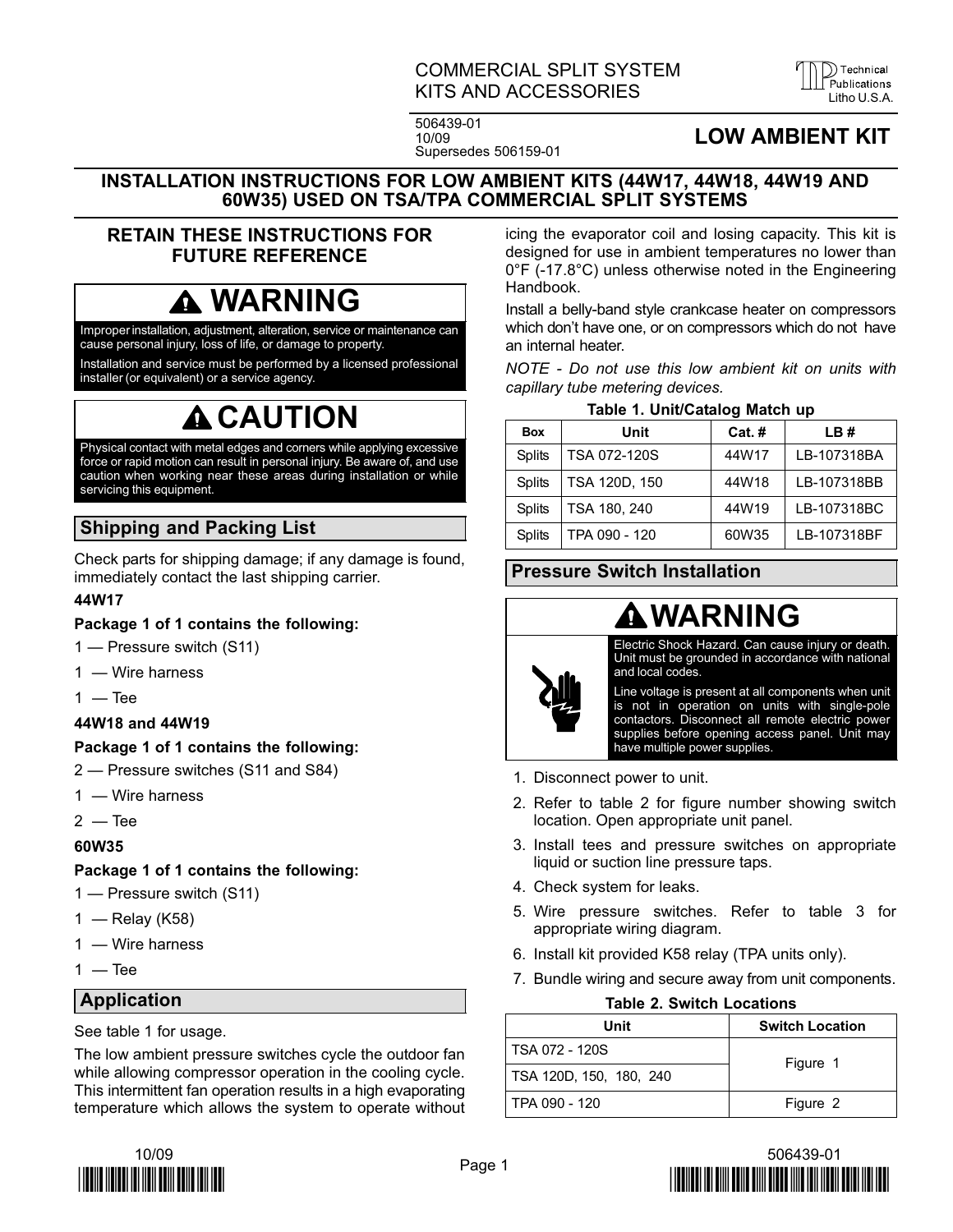Table 3. Wiring

<span id="page-1-0"></span>

| Unit           | Wiring   |  |
|----------------|----------|--|
| TSA 072 - 120S | Figure 3 |  |
| TSA 120D, 150  | Figure 4 |  |
| TSA 180, 240   | Figure 5 |  |
| TPA 090 - 120  | Figure 7 |  |

## **Operation**

TSA and TPA unit outdoor fans will be energized when the liquid pressure rises to 450 psig (3102 kPa) and de−energize when liquid pressure drops to 240 psig (1655 kPa). Outdoor fans cycle together on units (both switches must be open).

When heat pump units operate in heating mode, K58 bypasses S11 and S84 pressure switches to keep fans operating regardless of liquid pressure.



Figure 1. Low Ambient Pressure Switch Location (TSA)



Figure 2. Low Ambient Pressure Switch Location (TPA)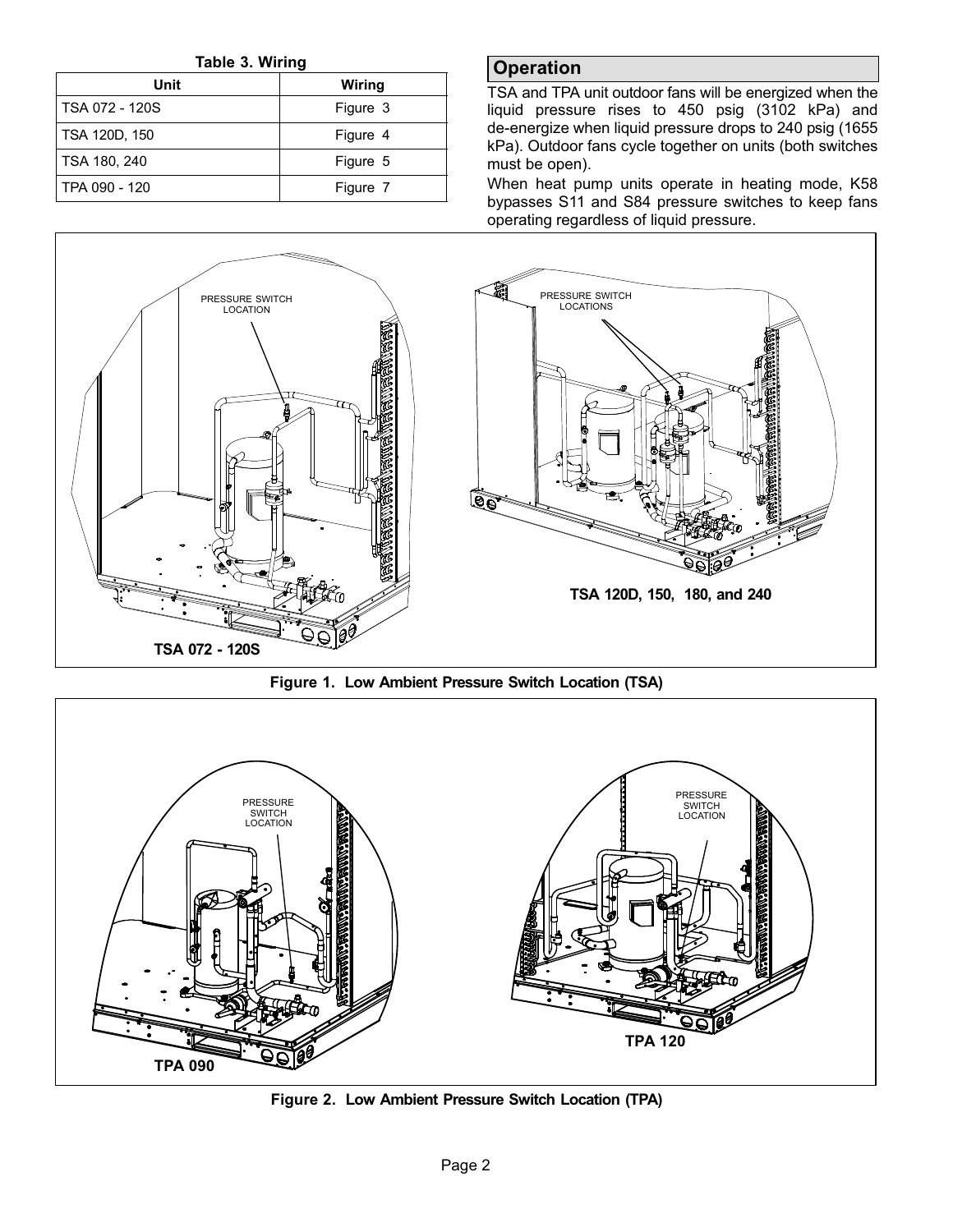<span id="page-2-0"></span>

Figure 5. TSA 180, 240 Wiring